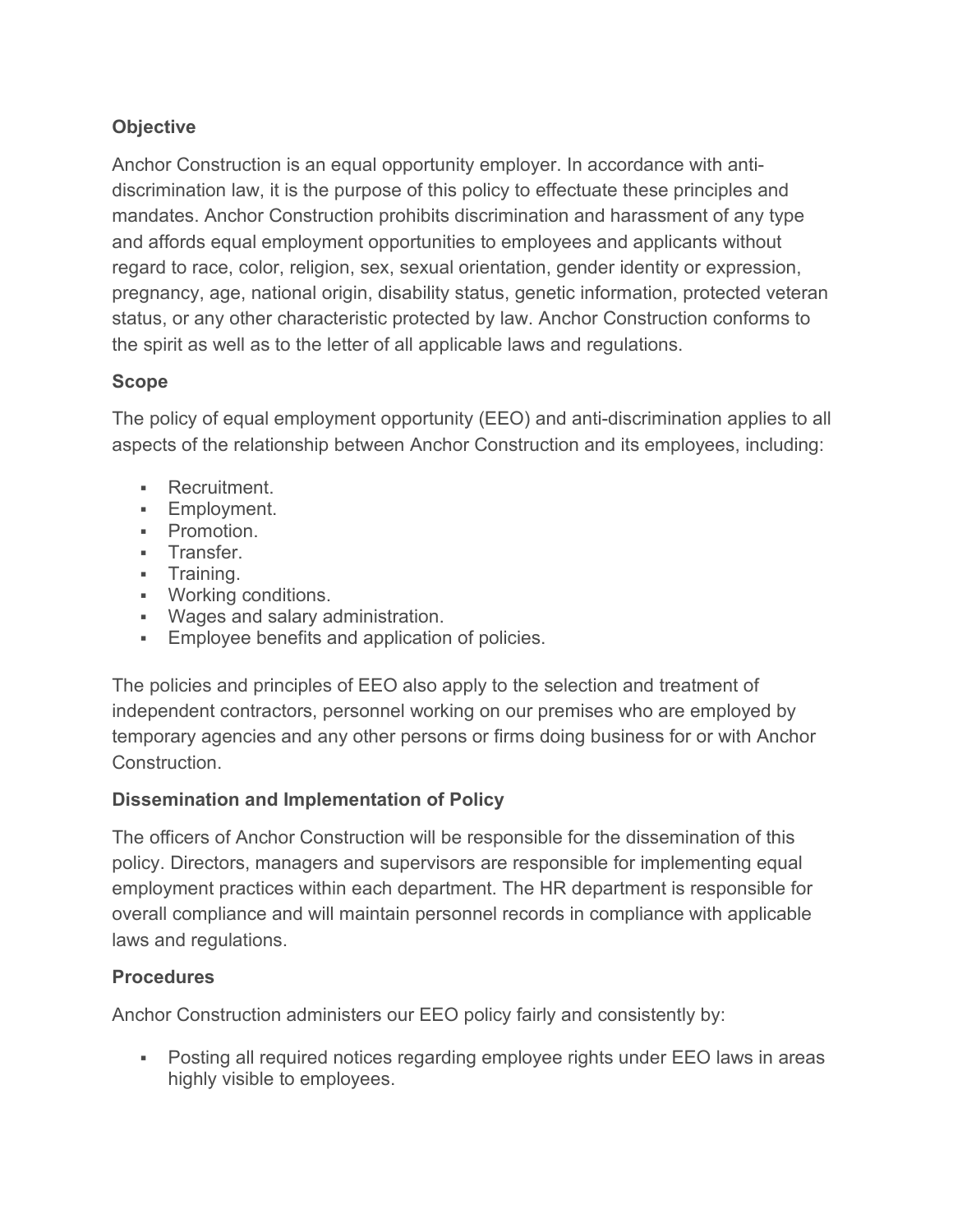- Advertising for job openings with the statement "*We are an equal opportunity employer and all qualified applicants will receive consideration for employment without regard to race, color, religion, sex, sexual orientation, gender identity or expression, pregnancy, age, national origin, disability status, genetic information, protected veteran status, or any other characteristic protected by law*."
- Posting all required job openings with the appropriate state agencies.
- Forbidding retaliation against any individual who files a charge of discrimination, opposes a practice believed to be unlawful discrimination, reports harassment, or assists, testifies or participates in an EEO agency proceeding.
- Requires employees to report to a member of management, an HR representative or the general counsel any apparent discrimination or harassment. The report should be made within 48 hours of the incident.
- Promptly notifies the general counsel of all incidents or reports of discrimination or harassment and takes other appropriate measures to resolve the situation.

#### **Harassment**

Harassment is a form of unlawful discrimination and violates Anchor Construction policy. Prohibited sexual harassment, for example, is defined as unwelcome sexual advances, request for sexual favors and other verbal or physical conduct of a sexual nature when:

- Submission to such conduct is made either explicitly or implicitly a term or condition of an individual's employment.
- Submission to or rejection of such conduct by an individual is used as the basis for employment decisions affecting such individuals.
- Such conduct has the purpose or effect of substantially interfering with an individual's work performance or creating an intimidating, hostile or offensive working environment.

Harassment also includes unwelcome conduct that is based on race, color, religion, sex, sexual orientation, gender identity or expression, pregnancy, age, national origin, disability status, genetic information, protected veteran status, or any other characteristic protected by law. Harassment becomes unlawful where:

- Enduring the offensive conduct becomes a condition of continued employment, or
- The conduct is severe or pervasive enough to create a work environment that a reasonable person would consider intimidating, hostile, or abusive.

Anchor Construction encourages employees to report all incidents of harassment to a member of management or the HR department. Anchor Construction conducts harassment prevention training for all employees, and maintains and enforces a